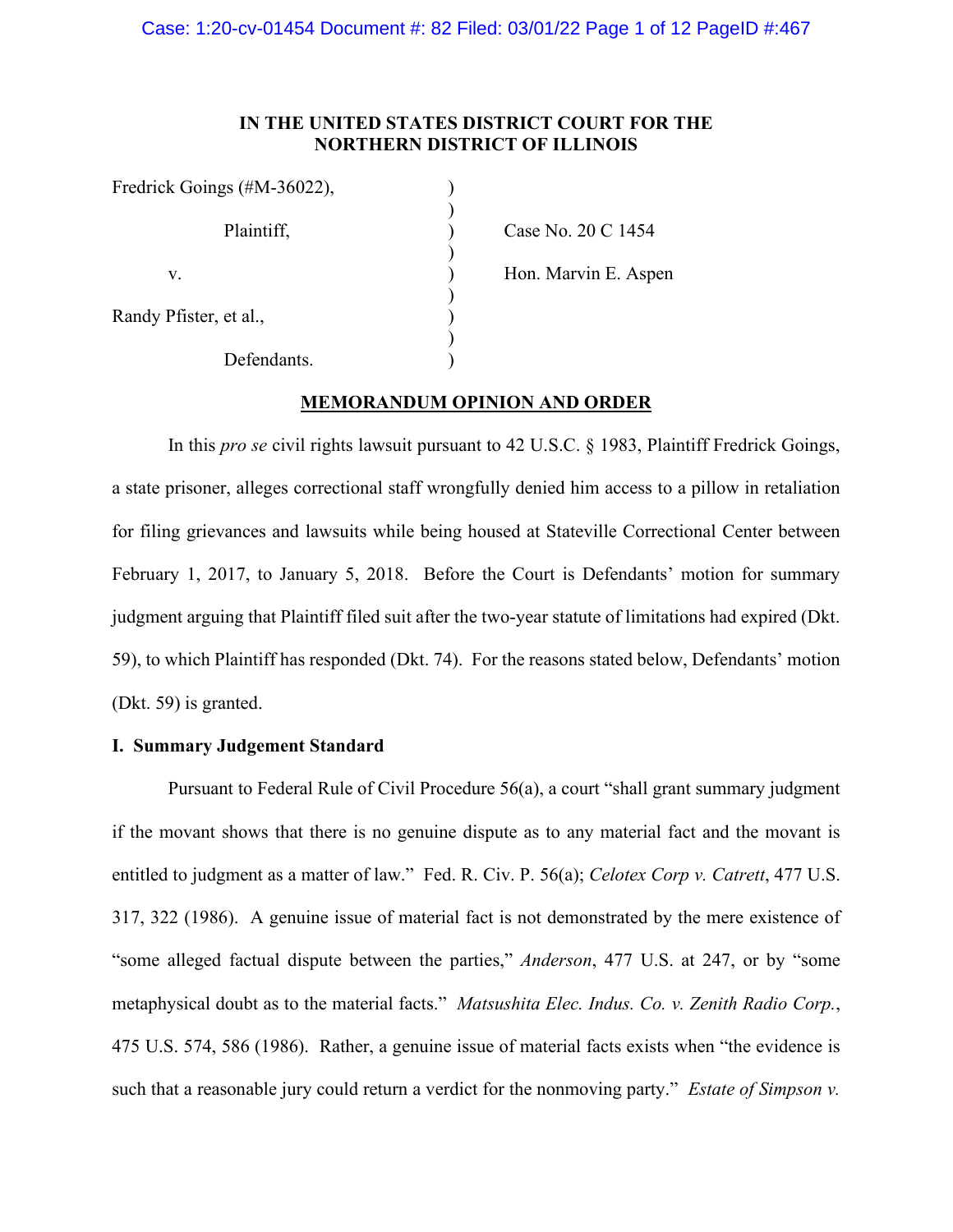### Case: 1:20-cv-01454 Document #: 82 Filed: 03/01/22 Page 2 of 12 PageID #:468

*Gorbett*, 863 F.3d 740, 745 (7th Cir. 2017) (quoting *Anderson*, 477 U.S. at 248). A fact is material if it might affect the outcome of the suit. *First Ind. Bank v. Baker*, 957 F.2d 506, 508 (7th Cir. 1992).

The moving party bears the initial burden of demonstrating the lack of any genuine issue of material fact. *Celotex*, 477 U.S. at 323. Once the party moving for summary judgment demonstrates the absence of a disputed issue of material fact, "the burden shifts to the non-moving party to provide evidence of specific facts creating a genuine dispute." *Carrol v. Lynch*, 698 F.3d 561, 564 (7th Cir. 2012). The non-movant must go beyond the pleadings and "set forth specific facts showing that there is a genuine issue for trial." *Hannemann v. Southern Door Cty Sch. Dist.*, 673 F.3d 746, 751 (7th Cir. 2012). "Thus, 'summary judgment must be entered "against a party who fails to make a showing sufficient to establish the existence of an element essential to that party's case, and on which that party will bear the burden of proof at trial."' *Cooper v. Lane*, 969 F.2d 368, 371 (7th Cir. 1992) (quoting *Celotex*, 477 U.S. at 322 (1986)); *Gabb v. Wexford Health Sources, Inc.*, 945 F.3d 1027, 1032 (7th Cir. 2019).

When deciding a motion for summary judgment, the Court views the facts in the light most favorable to, and draws all reasonable inferences in favor of, the nonmoving party. *Apex Digital, Inc. v. Sears, Roebuck & Co.*, 735 F.3d 962, 965 (7th Cir. 2013) (citation omitted).

#### **II. Northern District of Illinois Local Rule 56.1**

Local Rule 56.1 governs the procedures for filing and responding to motions for summary judgment in this court. The rule is intended "to aid the district court, 'which does not have the advantage of the parties' familiarity with the record and often cannot afford to spend the time combing the record to locate the relevant information, in determining whether a trial is necessary." *Delapaz v. Richardson*, 634 F.3d 895, 899 (7th Cir. 2011) (citation omitted.) Local Rule 56.1(a)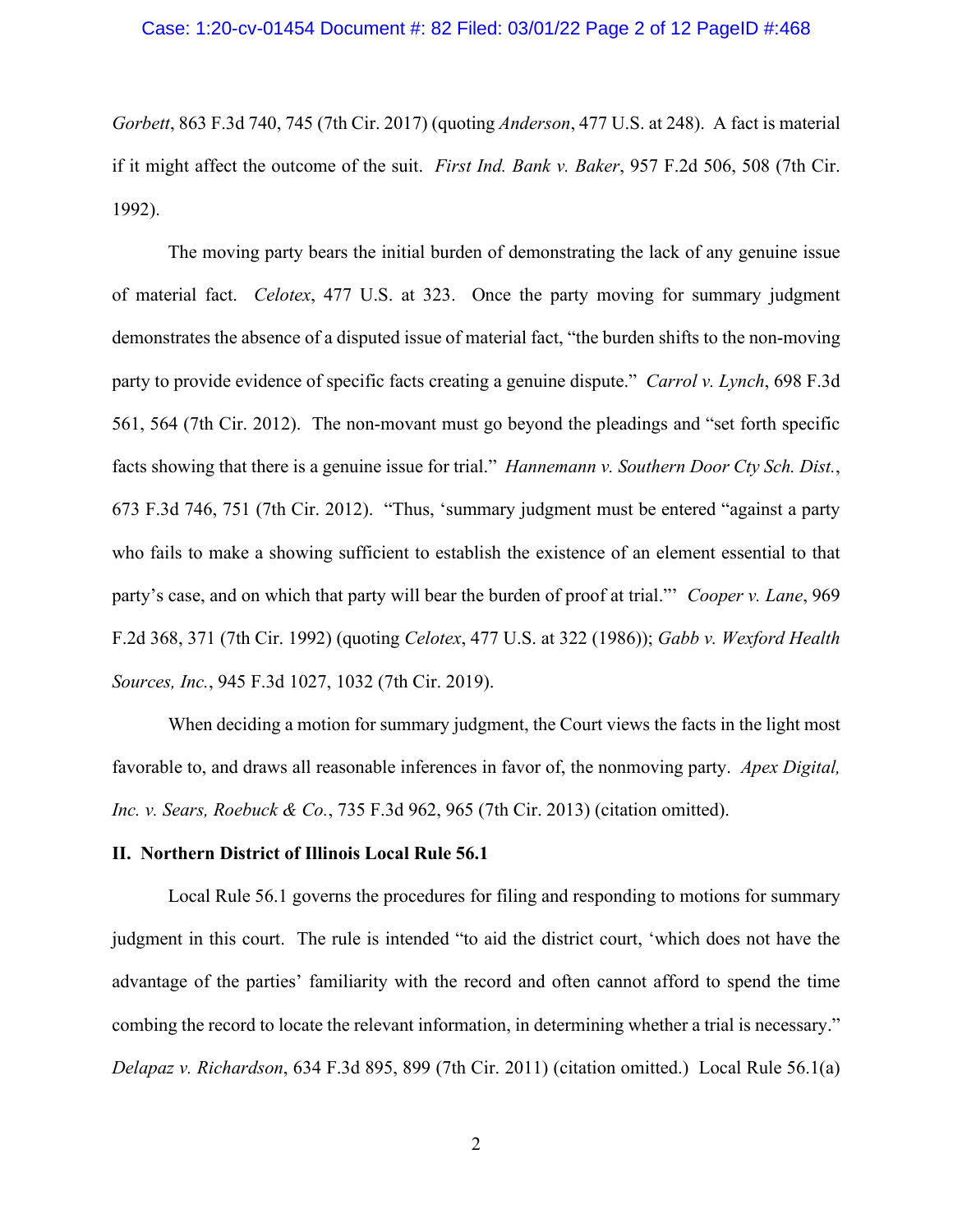### Case: 1:20-cv-01454 Document #: 82 Filed: 03/01/22 Page 3 of 12 PageID #:469

requires the moving party to provide a statement of material facts that complies with Local Rule 56.1(d). LR 56.1(a). Local Rule 56.1(d) requires that "[e]ach asserted fact must be supported by citation to the specific evidentiary material, including the specific page number, that supports it. The court may disregard any asserted fact that is not supported with such a citation." LR  $56.1(d)(2)$ .

The opposing party must then respond to the movant's proposed statements of fact. *[Schrott v. Bristol-Myers Squibb Co.](https://web2.westlaw.com/find/default.wl?mt=Westlaw&db=0000506&tc=-1&rp=%2ffind%2fdefault.wl&findtype=Y&ordoc=2036243492&serialnum=2006464425&vr=2.0&fn=_top&sv=Split&tf=-1&referencepositiontype=S&pbc=5AA5E9CC&referenceposition=944&rs=WLW15.04)*, 403 F.3d 940, 944 (7th Cir. 2005); LR 56.1(e). In the case of any disagreement, "a party must cite specific evidentiary material that controverts the fact and must concisely explain how the cited material controverts the asserted fact. Asserted facts may be deemed admitted if not controverted with specific citations to evidentiary material." LR 56.1(e)(3). "[M]ere disagreement with the movant's asserted facts is inadequate if made without reference to specific supporting material." *Smith v. Lamz,* [321 F.3d 680, 683 \(7th Cir. 2003\).](https://web2.westlaw.com/find/default.wl?mt=Westlaw&db=0000506&tc=-1&rp=%2ffind%2fdefault.wl&findtype=Y&ordoc=2036243492&serialnum=2003193643&vr=2.0&fn=_top&sv=Split&tf=-1&referencepositiontype=S&pbc=5AA5E9CC&referenceposition=683&rs=WLW15.04) The party opposing summary judgment may also submit "a statement of additional material facts that complies with LR 56.1(d)." LR 56.1(b)(3). Material facts set forth in the statement required of the moving party will be deemed to be admitted unless controverted by the statement of the opposing party. *Smith*, 321 F.3d at 683. A plaintiff's *pro se* status does not excuse him from complying with Local Rule 56.1. *See Cady v. Sheahan*, 467 F.3d 1057, 1061 (7th Cir. 2006).

Defendants filed a Rule 56.1 statement of material facts with their motion for summary judgment. (Dkt. 61.) Consistent with the local rules, Defendants also provided Plaintiff with a Local Rule 56.2 Notice, which explains what Local Rule 56.1 requires of a litigant opposing summary judgment. (Dkt. 62.)

In response, Plaintiff submitted a response to Defendants' motion for summary judgment (Dkt. 74) and a supplement to the response (Dkt. 75.) Plaintiff did not submit a response to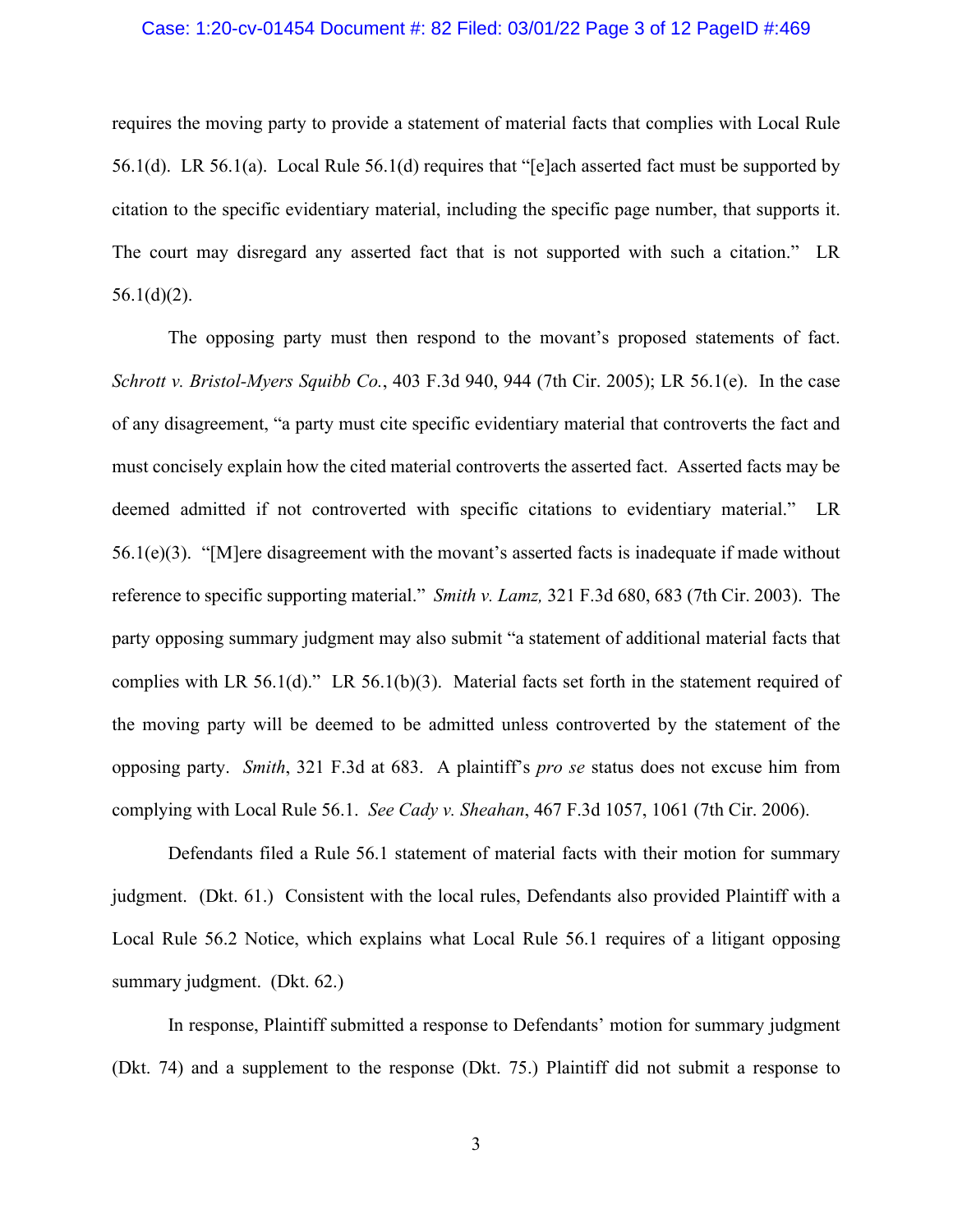### Case: 1:20-cv-01454 Document #: 82 Filed: 03/01/22 Page 4 of 12 PageID #:470

Defendants' statements of fact, so they are deemed admitted. Plaintiff's response sets forth his arguments in opposition to the motion for summary judgment and citations to certain records, including the ARB resolution of his December 14, 2017, grievance, dated February 7, 2018; Defendants answer to the amended complaint; and Plaintiff's declaration.

With the above discussion in mind, the facts below are taken from the Defendants' Local Rule 56.1 statements of material facts, Plaintiff's response to the motion, including the three documents submitted by Plaintiff, and any arguments made in Defendants' reply brief. (Dkt. 80.) The Court accepts as true any undisputed statements of fact from the parties' statements. Where the parties' statements are properly supported by the cited materials and are not otherwise disputed by the evidence raised by the opposing party, the Court considers those statements as undisputed. *See* LR 56.1(e)(3). The Court has carefully examined each response submitted by the parties for relevancy, evidentiary support, and admissibility in construing the facts of this case and gives deference to Plaintiff's version of the facts where they are properly presented and supported by admissible evidence. The Court will not consider purely legal arguments, responses lacking evidentiary support, or responses that are inconsistent with deposition testimony.

### **III. Facts**

Plaintiff Frederick Goings (No. M36022) is an inmate in the custody of the Illinois Department of Corrections and currently housed at Dixon Correctional Center. (Dkt. 61, Def. SOF  $\P$  1.)

Defendant Myron Carswell is employed by the Illinois Department of Corrections as a correctional officer at Stateville Correctional Center. (*Id*. at ¶ 2.) Defendant Christopher Collaso is employed by the Illinois Department of Corrections as a correctional officer at Stateville Correctional Center. (*Id*. at ¶ 3.) Defendant Aleisha Flanagan is employed by the Illinois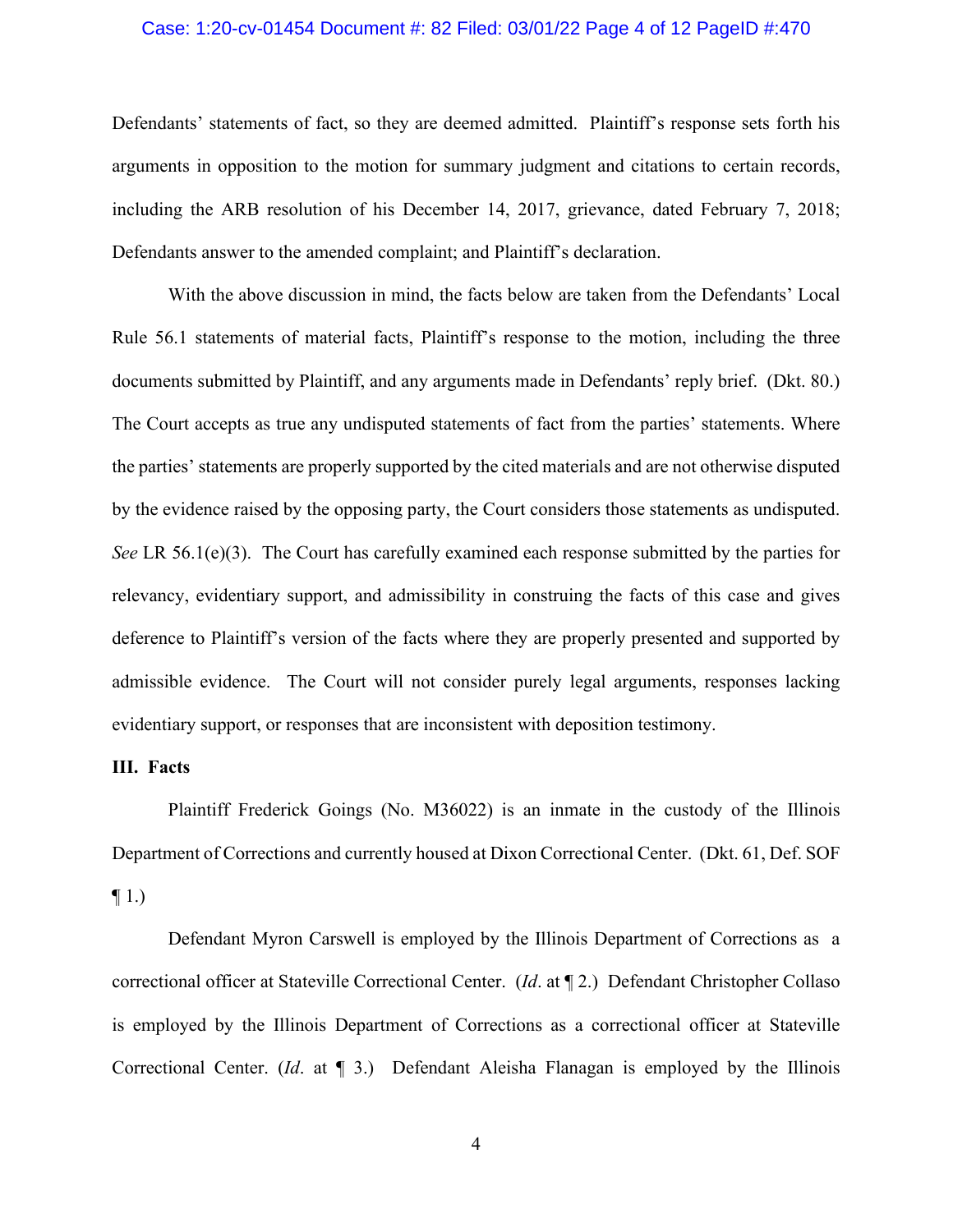### Case: 1:20-cv-01454 Document #: 82 Filed: 03/01/22 Page 5 of 12 PageID #:471

Department of Corrections as a correctional counselor at Stateville Correctional Center. (*Id*. at ¶ 4.) Defendant Andrew Fox is employed by the Illinois Department of Corrections as a correctional sergeant at Stateville Correctional Center. (*Id*. at ¶ 5.) Defendant Nelson Holman is employed by the Illinois Department of Corrections as a correctional officer at Stateville Correctional Center. (*Id*. at ¶ 6.) Defendant Maurice Lake is employed by the Illinois Department of Corrections as a correctional major and shift supervisor at Stateville Correctional Center. (*Id*. at ¶ 7.) Defendant Justin Peters is a former correctional officer at Stateville Correctional Center. (*Id*. at ¶ 8.) Defendant Randy Pfister is the former warden of Stateville Correctional Center. (*Id*. at ¶ 9.) Defendant Thomas Scott is employed by the Illinois Department of Corrections as a correctional counselor at Stateville Correctional Center. (*Id*. at ¶ 10.) Defendant Demetrius Warr is a former correctional sergeant at Stateville Correctional Center. (*Id*. at ¶ 11.) Defendant Darwin Williams is employed by the Illinois Department of Corrections as an assistant warden at Stateville Correctional Center. (*Id*. at ¶ 12.) Defendant James White is employed by the Illinois Department of Corrections as a correctional sergeant at Stateville Correctional Center. (*Id*. at ¶ 13.)

20 Ill. Admin. governs the procedure by which an inmate exhausts his administrative remedies. Code § 504. (*Id*. at ¶ 16.) The first step in exhausting administrative remedies is that an inmate must file a grievance containing the factual details regarding each aspect of the offender's complaint, including what happened, when, where, and the name of each person who is subject of or who is otherwise involve in the complaint. (*Id*. at ¶ 17.) If the grieved issue remains unresolved after an inmate's counselor has reviewed the grievance, the grievance should be filed with the Grievance Officer at the inmate's correctional facility within 60 days of the occurrence. (*Id*. at ¶ 19.) After investigating the merits of the grievance, the Grievance Officer issues a report that includes the Grievance Officer's conclusions and recommendations. (*Id*. at ¶ 20.)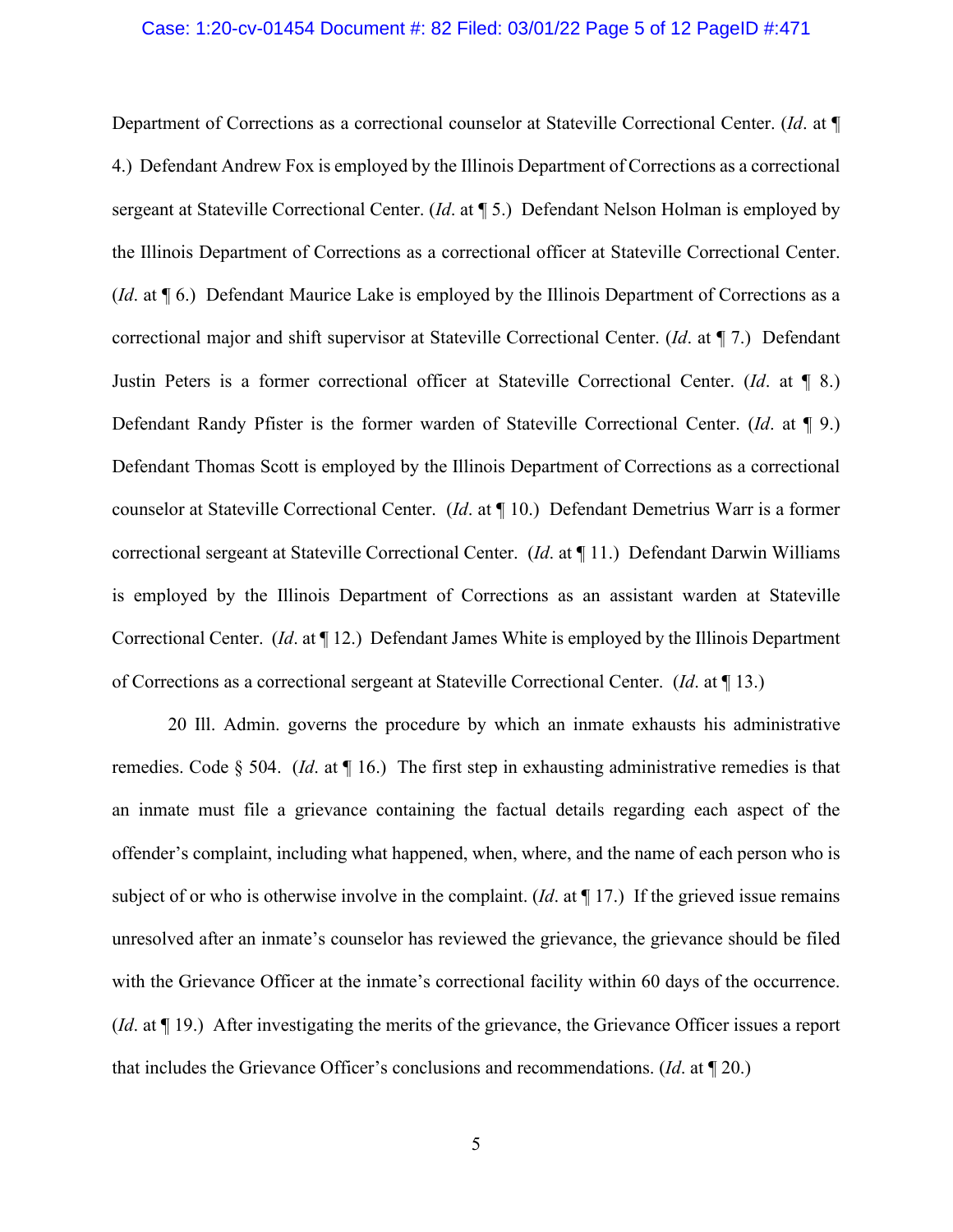#### Case: 1:20-cv-01454 Document #: 82 Filed: 03/01/22 Page 6 of 12 PageID #:472

The Chief Administrative Officer of the facility, or his or her designee, reviews the Grievance Officer's Report, states whether he or she concurs or does not concur with the recommendations of the Grievance Officer, and then returns the grievance to the grieving inmate. (*Id*. at ¶ 21.) If, after receiving the Chief Administrative Officer's decision, the inmate feels that the issue is still unresolved, he may appeal the decision in writing to the Director of the Illinois Department of Corrections within 30 days for review by the Administrative Review Board. (*Id*. at ¶ 22.) The Administrative Review Board then reviews the appealed grievance, investigates the matter as necessary, and then submits a written report of its findings and recommendations to the Director of the Illinois Department of Corrections, who then reviews the report and makes a final determination on the grievance. (*Id*. at ¶ 23.) The Director's report is then provided to the grieving inmate. (*Id*. at ¶ 24.) Once the Director of the Illinois Department of Corrections has made a final determination with the respect to the grievance, an inmate's administrative remedies are exhausted. (*Id*. at ¶ 25.)

Plaintiff's claims in this matter arise out of allegations that Defendants wrongfully denied Plaintiff a pillow from February 1, 2017, until January 5, 2018. (*Id*. at ¶ 26.) On December 14, 2017, Plaintiff filed a grievance, in which Plaintiff claimed that he did not have a pillow and had been without a pillow since February 1, 2017. (*Id*. at ¶ 28.) In his December 14, 2017, grievance, Plaintiff claimed that he spoke with Defendants and others about his need for a pillow but still did not receive one. (*Id*. at ¶ 29.)

On January 5, 2018, Plaintiff's counselor responded to Plaintiff's December 14, 2017, grievance. (*Id*. at ¶ 30.) Plaintiff's counselor's response stated, "Per the clothing room supply supervisors, inmate was issued a pillow 1/5/18." (*Id*.) Plaintiff received a pillow on January 5, 2018. (*Id*. at ¶ 27.)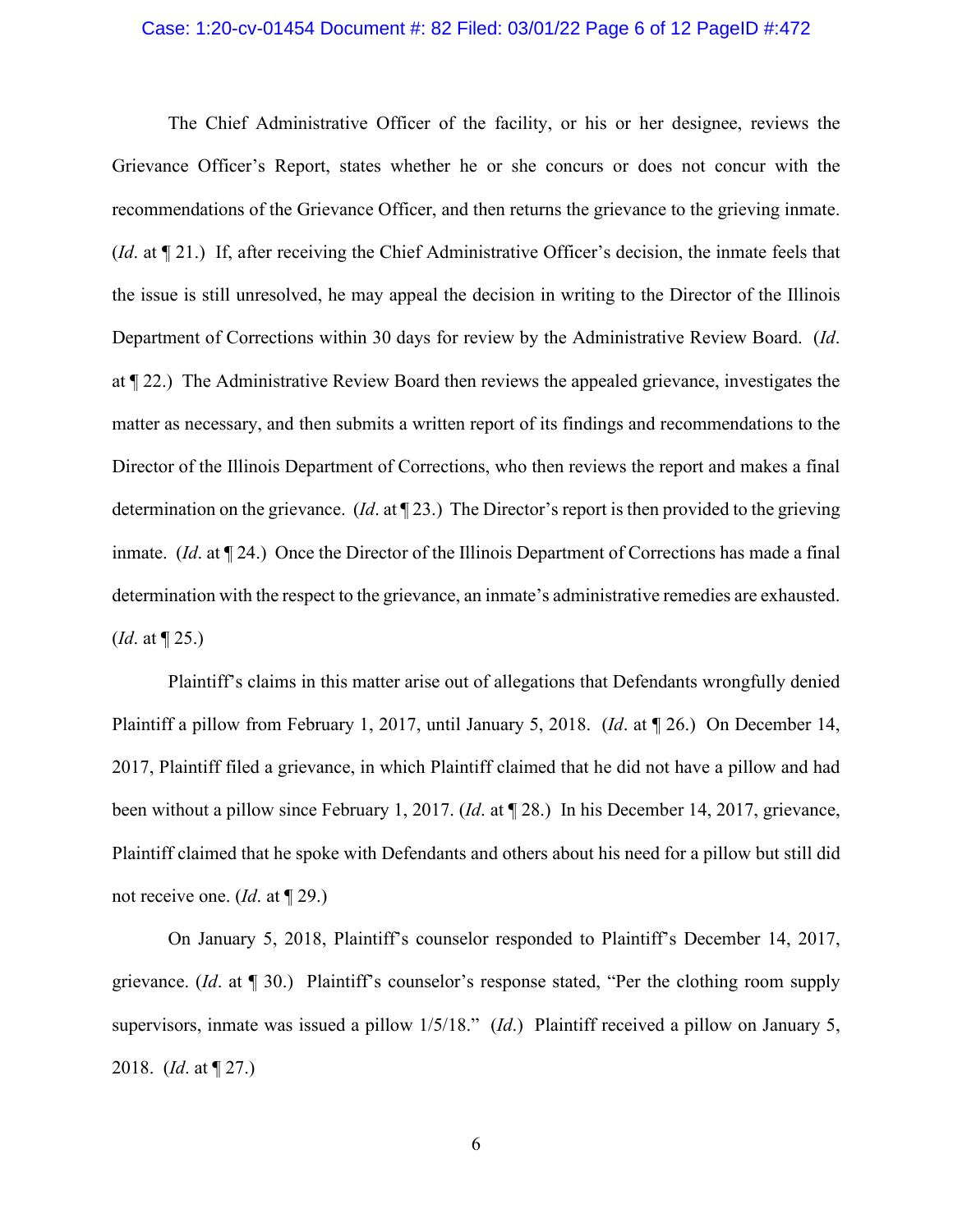#### Case: 1:20-cv-01454 Document #: 82 Filed: 03/01/22 Page 7 of 12 PageID #:473

After he received his counselor's response on January 5, 2018, Plaintiff submitted his December 14, 2017, grievance for formal review by the Grievance Officer at Stateville Correctional Center. (*Id*. at ¶ 31.) The Grievance Officer at Stateville Correctional Center received Plaintiff's grievance on January 10, 2018. (*Id*. at ¶ 32.) On January 11, 2018, the Grievance Officer issued his Grievance Officer Report recommending that Plaintiff's grievance be denied. (*Id*. at ¶ 33.) In his Grievance Officer Report, the Grievance Officer stated, "Grievance Officer finds that per staff verification (Clothing Room Supervisor and Unit E Sgt.) offender is in possession of a pillow." (*Id*. at ¶ 34.)

On January 12, 2018, the designee of the Chief Administrative Officer concurred with the Grievance Officer's recommendation denying Plaintiff's December 14, 2017, grievance. (*Id*. at ¶ 35.) On January 15, 2018, Plaintiff appealed the denial of his grievance to the Director of the Illinois Department of Corrections for review by the Administrative Review Board. (*Id*. at ¶ 36.) On February 7, 2018, the Administrative Review Board issued its response to Plaintiff's December 14, 2017, grievance finding Plaintiff's grievance moot. (*Id*. at ¶ 37.) On February 7, 2018, the designee of the Director of the Illinois Department of Corrections concurred with the Administrative Review Board's recommendation finding Plaintiff's grievance moot. (*Id*. at ¶ 38.)

Plaintiff's initial complaint in this matter was filed on February 25, 2020. (*Id*. at ¶ 39.) Plaintiff attempted to file his initial complaint in this matter on February 23, 2020. (*Id*. at ¶ 40.) The Certificate of Service on Plaintiff's initial complaint states that "on February 23, 2020, Plaintiff Frederick Goings, a prisoner currently confined in segregation R6-A05, at the Illinois River Correctional Center, proceeding pro-se at this time declares pursuant to penalty of perjury that Plaintiff placed in the possession of prison staff (prison mail system) a sealed envelope containing the complaint together with this Certificate of Service (Bates Stamp #s 001-028) with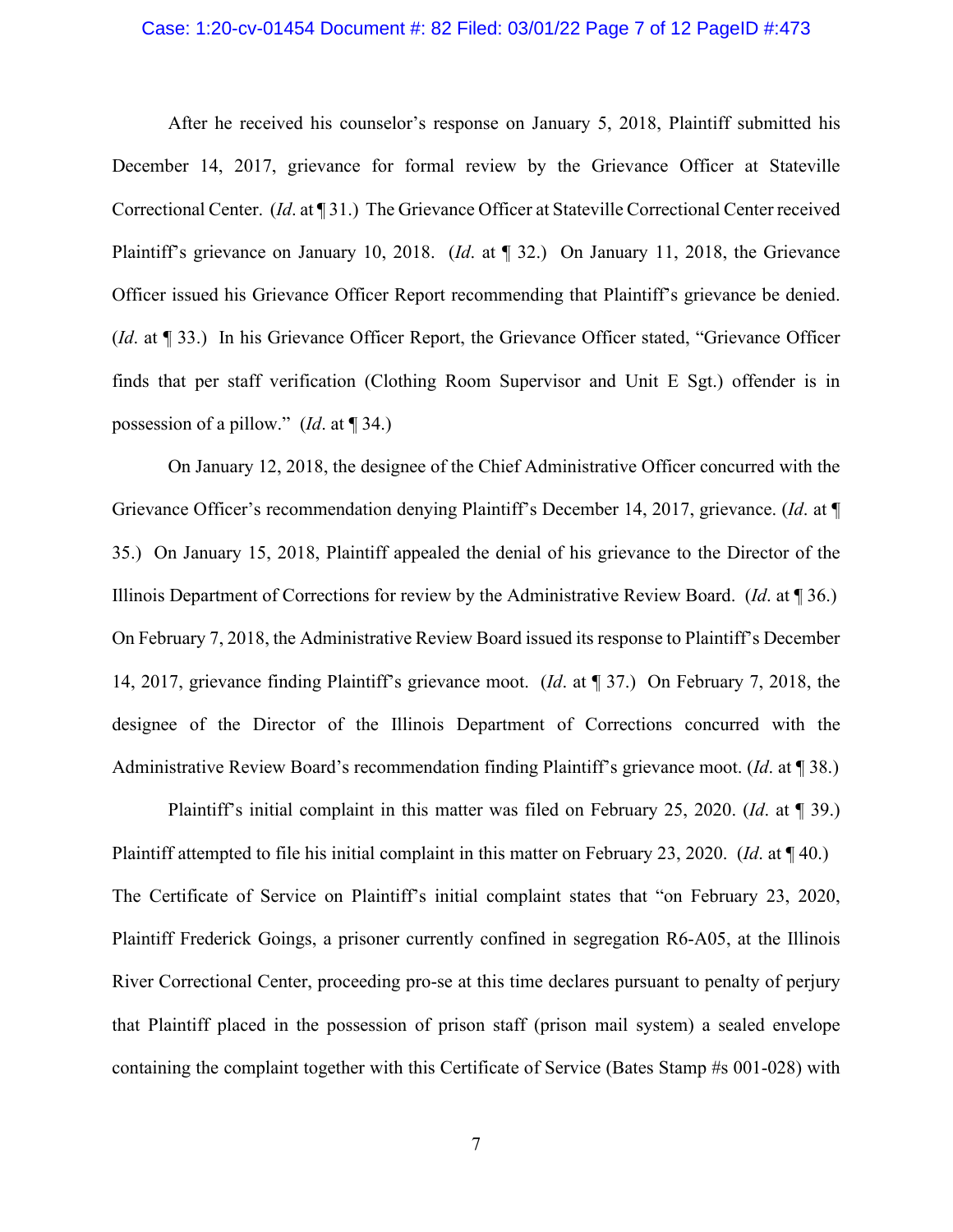### Case: 1:20-cv-01454 Document #: 82 Filed: 03/01/22 Page 8 of 12 PageID #:474

directions to the prison law library to properly scan and email the aforementioned documents using the CM/ECF system which will send notice of such filing to the parties entitled to receive notice." (*Id*. at ¶ 41.)

## **IV. Analysis**

Given these facts, Defendants move for summary judgment arguing that Plaintiff filed suit after the two-year statute of limitations expired. The statute of limitations for an action under 42 U.S.C. § 1983 filed in Illinois is two years, *Gekas v. Vasiliades*, 814 F.3d 890, 894 (7th Cir. 2016) ("The statute of limitations for § 1983 claims in Illinois is two years.") (Citations omitted); *O'Gorman v. City of Chicago*, 777 F.3d 885, 889 (7th Cir. 2015) (similar) (citing *Wallace v. Kato*, 549 U.S. 384, 387 (2007); *Moore v. Burge*, 771 F.3d 444, 447 (7th Cir. 2014)), and accrues when a plaintiff knows or has reason to know of the injury that is the basis of his claim. *Savory v. Lyons*, 469 F.3d 667, 672 (7th Cir. 2006). However, the limitations period is tolled while an inmate exhausts administrative remedies, which is required before bringing suit. *See Johnson v. Rivera*, 272 F.3d 519, 522 (7th Cir. 2001); 42 U.S.C. § 1997e(a).

The statute of limitations begins to run on the date that the plaintiff knows or should know of the facts giving rise to his cause of action, tolls on the date that the plaintiff files a grievance, remains tolled throughout the grievance process, and begins to run again once the grievance process is complete. *See Gomez v. Randle*, 680 F.3d 859, 864 (7th Cir. 2012) ("In this case, Gomez filed his emergency grievance on May 16, 2009. Thus, the statute of limitations was tolled from that date until the grievance process was complete.").

According to the record, Plaintiff filed his grievance on December 14, 2017. The grievance was resolved when the Administrative Review Board issued its final decision on February 7, 2018. *See, e.g., Gomez*, 680 F.3d at 864 (recognizing that "the statute of limitations was tolled...until the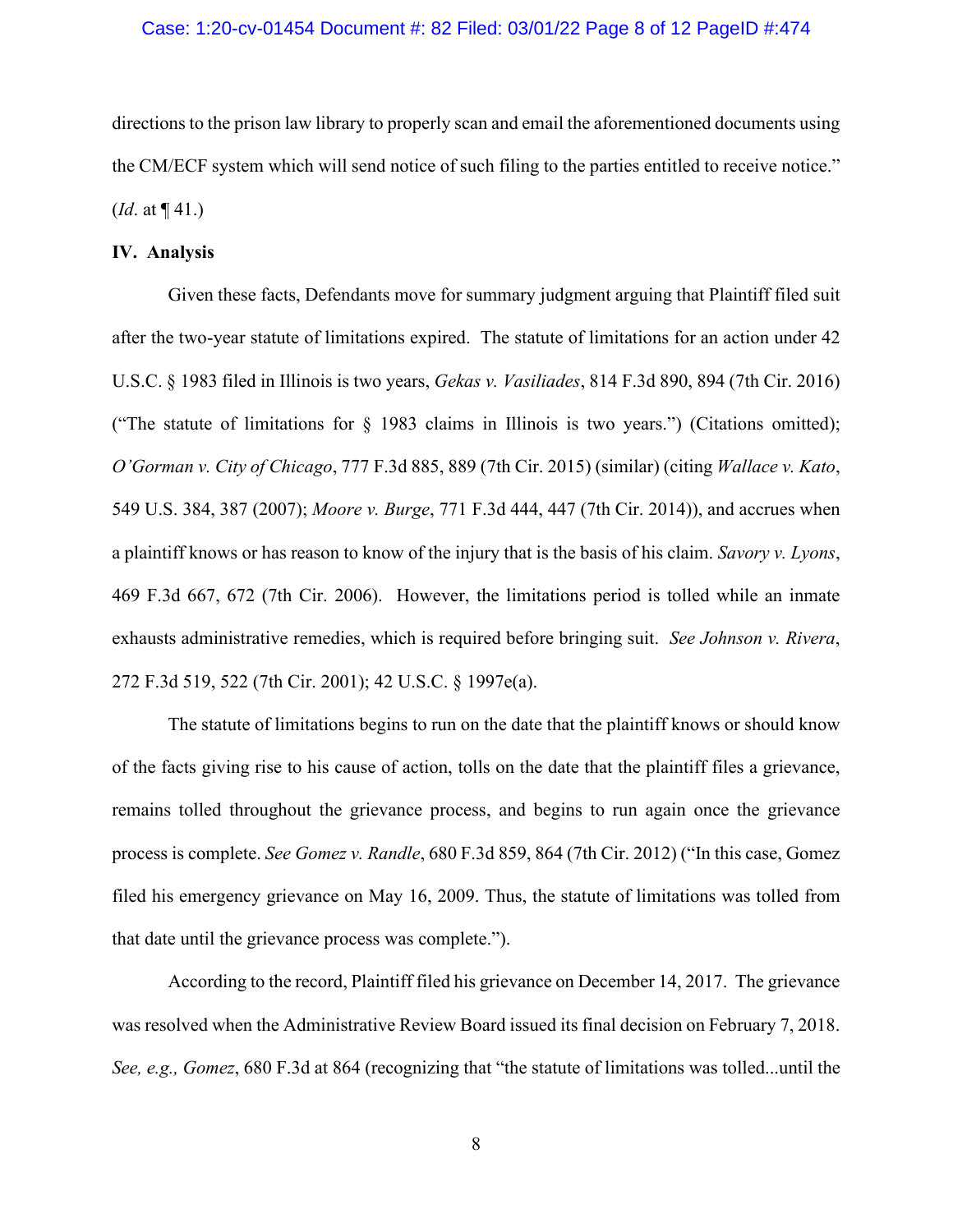### Case: 1:20-cv-01454 Document #: 82 Filed: 03/01/22 Page 9 of 12 PageID #:475

grievance process was complete," and recognizing that the "date" that "the grievance process was complete" would be reflected in "the Administrative Review Board's final decision"); *Knox v. Hecht*, No. 17-cv-0571-SMY, 2017 U.S. Dist. LEXIS 195096, \*6-7 (S.D. Ill. Nov. 28, 2017) (holding that the exhaustion process is complete on the date that the ARB rejects the grievance.) Thus, Plaintiff had two years from February 7, 2018, to file his lawsuit. He did not file the instant suit until, at earliest February 23, 2020, which appears to be too late and beyond the expiration of the statute of limitations.

However, Plaintiff makes several arguments as to why he is entitled to additional tolling. First, Plaintiff asserts that it is "logical" (Dkt. 74 at ¶ 19) and "common sense" (*Id*. at ¶ 61) that tolling should extend to the date that he actually *received* notice of the rejection of his grievance. In this case, that date is February 23, 2020, coincidentally the date that Plaintiff submitted his materials in this case to the Court to initiate suit.

There are two problems with Plaintiff's argument. First, it is unsupported by any legal authority and the Court is aware of no authority supporting the notion that tolling extends beyond the date of the ARB's final determination regarding the grievance to the date that the prisoner actually receives the notice of final determination. Plaintiff's notion is expressly counter to the Court's rulings that the exhaustion process is complete, and tolling ceases when the ARB issues its final determination. *See Gomez*, 680 F.3d at 864.

Second, Plaintiff also attempted to pursue the claim in this case in two prior lawsuits but was prevented from doing so because of the rules of joinder (Fed. R. Civ. P. 18 and 20) and *George v. Smith,* 507 F.3d 605, 607 (7th Cir. 2007). [1](#page-8-0) In *Goings v. Jacob, et al*. Case No. 18 C 7218 (N.D.

<span id="page-8-0"></span><sup>&</sup>lt;sup>1</sup> The Court has entered many orders in Plaintiff's various cases informing Plaintiff of the rules governing proper joinder (Fed. R. Civ. P. 18 and 20) and *George v. Smith,* 507 F.3d 605, 607 (7th Cir. 2007). Due to Plaintiff's problematic pleading style (Plaintiff's first amended complaint in Case No. 18 C 7218 (Dkt. 13) was 112 pages long (all pleading), asserted claims against 28 named and several unnamed Defendants styled as 64 separate counts,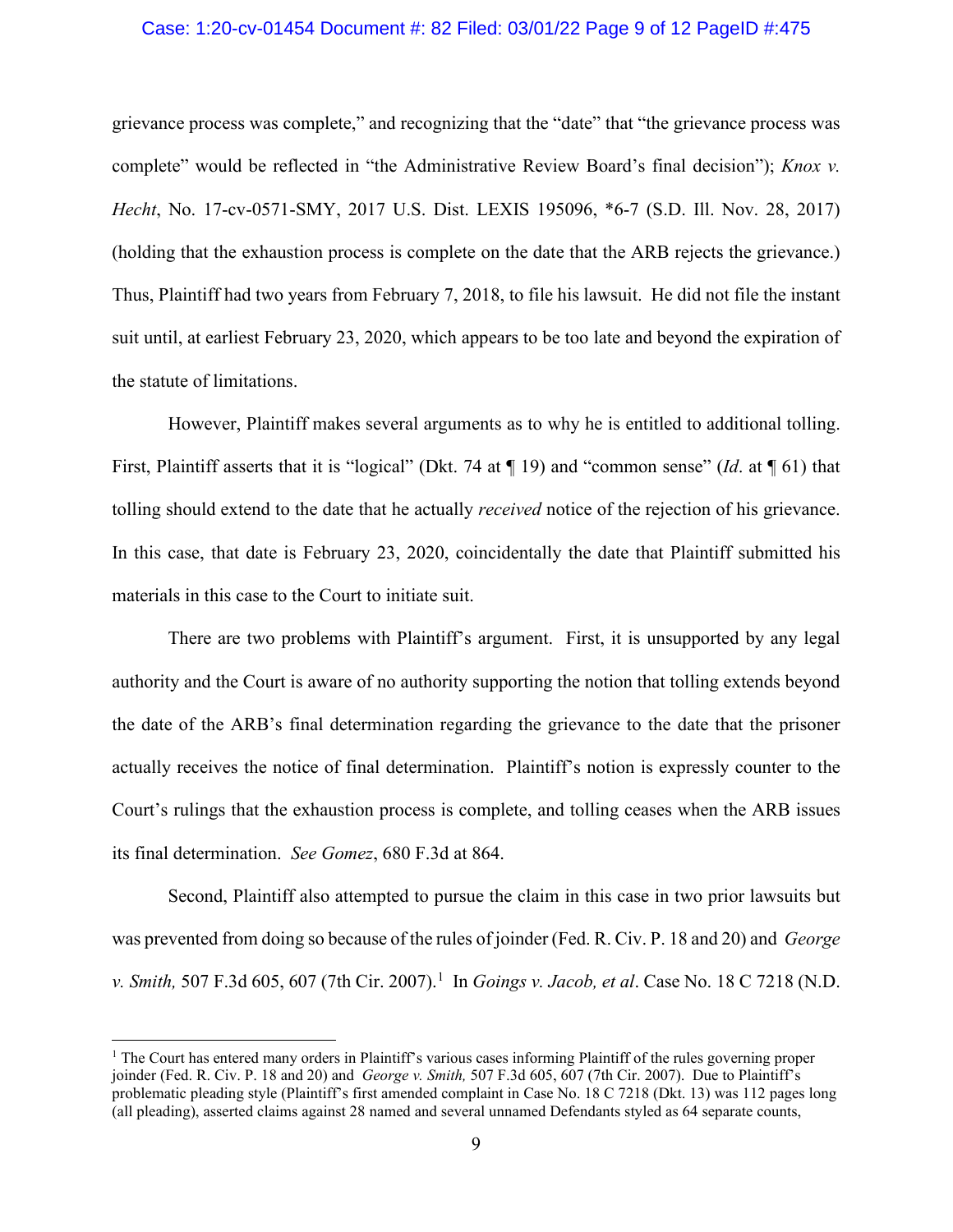## Case: 1:20-cv-01454 Document #: 82 Filed: 03/01/22 Page 10 of 12 PageID #:476

Ill) (Aspen, J.) (submitted to the Court on October 29, 2018.) Plaintiff raised the issue twice. (*See* Dkt. 1, at ¶¶ 49-53 and Dkt. 13, at ¶¶ 51-55). In *Goings v. Lake, et al*. Case No. 19 C 3102 (N.D. Ill.) (Aspen, J.) (submitted to the Court on May 8, 2019), Plaintiff also attempted to raise the claim underlying the present case. (*See* Dkt. 1, at ¶¶ 51-55).

The Court makes note of the fact that, contrary Plaintiff's argument that he was prevented from filing suit until he had actual knowledge of the ARB's final determination, Plaintiff was attempting to pursue the claim raised in the present case in multiple suits filed during the period of time while the claim was still timely. This flies in the face of Plaintiff's argument that he believed he could not file this suit until he received actual notice of the ARB's final determination of his December 14, 2017, grievance, purportedly on February 23, 2020.

While the Court makes no credibility findings on summary judgment, *see Omnicare, Inc. v. UnitedHealth Grp., Inc.,* 629 F.3d 697, 705 (7th Cir. 2011); *Gunville v. Walker,* 583 F.3d 979, 985 (7th Cir. 2009), the Court strongly cautions Plaintiff against making such arguments that are not supported by the facts or the law in the future. The Court raises this concern specifically because Plaintiff has continually represented to the Court that prior to his incarceration he was licensed to practice law (*see, e.g., Goings v. Gunder, et al.*, Case No. 19 C 4745 (N.D. Ill.), Dkt. 6, ¶ 19), and, as such, Plaintiff is well aware of Fed. R. Civ. P. 11, and the Court's inherent authority to impose sanctions for bringing frivolous arguments before the Court. *Chambers v. NASCO, Inc*., 501 U.S. 32, 43-45 (1991).

In the alternative, Plaintiff takes a 180 degree turn from the prior discussed argument and

which by the Court's estimation contained no fewer than 12 separate and misjoined claims covering almost every aspect of prison life, the Court chose not to sever the claims and open new suits so as not to expose Plaintiff to the irrevocable obligation of paying the filing fees in as many as twelve suits. Instead, the Court dismissed the amended complaint without prejudice, instructed Plaintiff that he had to pick his claims, and explained proper joinder. Plaintiff subsequently was allowed to proceed on his chosen claim in Case No. 18 C 7218 and chose to file four additional suits Cases No. 19 C 3102, 19 C 4745, 19 C 5552, and the present case.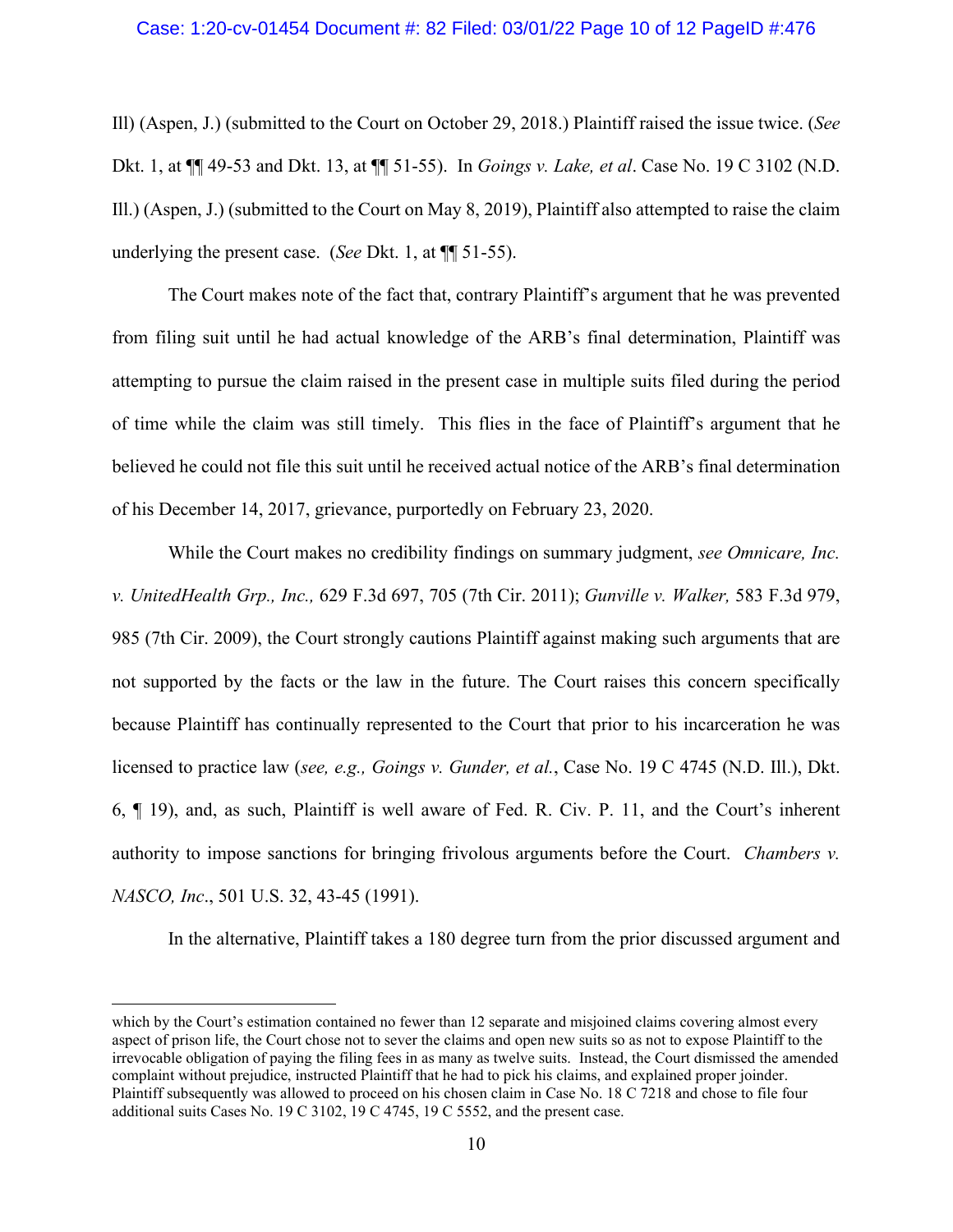### Case: 1:20-cv-01454 Document #: 82 Filed: 03/01/22 Page 11 of 12 PageID #:477

argues that the fact that he attempted to raise the claim underlying in this suit in prior filed lawsuits somehow tolls the statute of limitations in this case. Plaintiff is legally incorrect. *See Wilson v. Wexford Health Sources, Inc.,* 932 F.3d 513, 518 (7th Cir. 2019); *see also Elmore v. Henderson,*  227 F.3d 1009, 1011 (7th Cir. 2000) (if the suit is dismissed without prejudice, meaning that it can be refiled, then the tolling effect of the filing of the suit is wiped out and the statute of limitations is deemed to have continued running from whenever the cause of action accrued, without interruption by that filing.)

In short, the grievance process ended for Plaintiff on February 7, 2018, and he failed to submit his materials to the Court until, at the earliest, February 23, 2020. There is no evidence in the record that Plaintiff did anything about investigating a final determination of his grievance during the more than two-years he waited to file this suit, as required. An inmate may not simply "file[] his grievance and then st[i]ck his head in the sand" if he hears nothing back. *Taylor v. Cook County*, No. 11 C 7427, 2013 WL 2285806, at \*5 (N.D. Ill. May 23, 2013). If it was indeed the case that Plaintiff did not receive the final determination from the ARB until after the expiration of the statute of limitations, he could have filed suit, prior to the expiration on February 7, 2020, and argued that the grievance process was unavailable to him, and thus he had exhausted (which, in fact, was what Plaintiff was doing when he raised the claim underlying this suit (improperly as misjoined claims) in Cases No. 18 C 7218 and 19 C 3102, prior to the expiration of the statute of limitations.)

While Plaintiff does not argue the point, for the sake of completeness, the Court finds that he is not entitled to any kind of equitable tolling. Equitable tolling allows a plaintiff to avoid the effect of the statute of limitations if he can show "(1) that he has been pursuing his rights diligently, and (2) that some extraordinary circumstance stood in his way." *Pace v. DiGuglielmo*, 544 U.S.